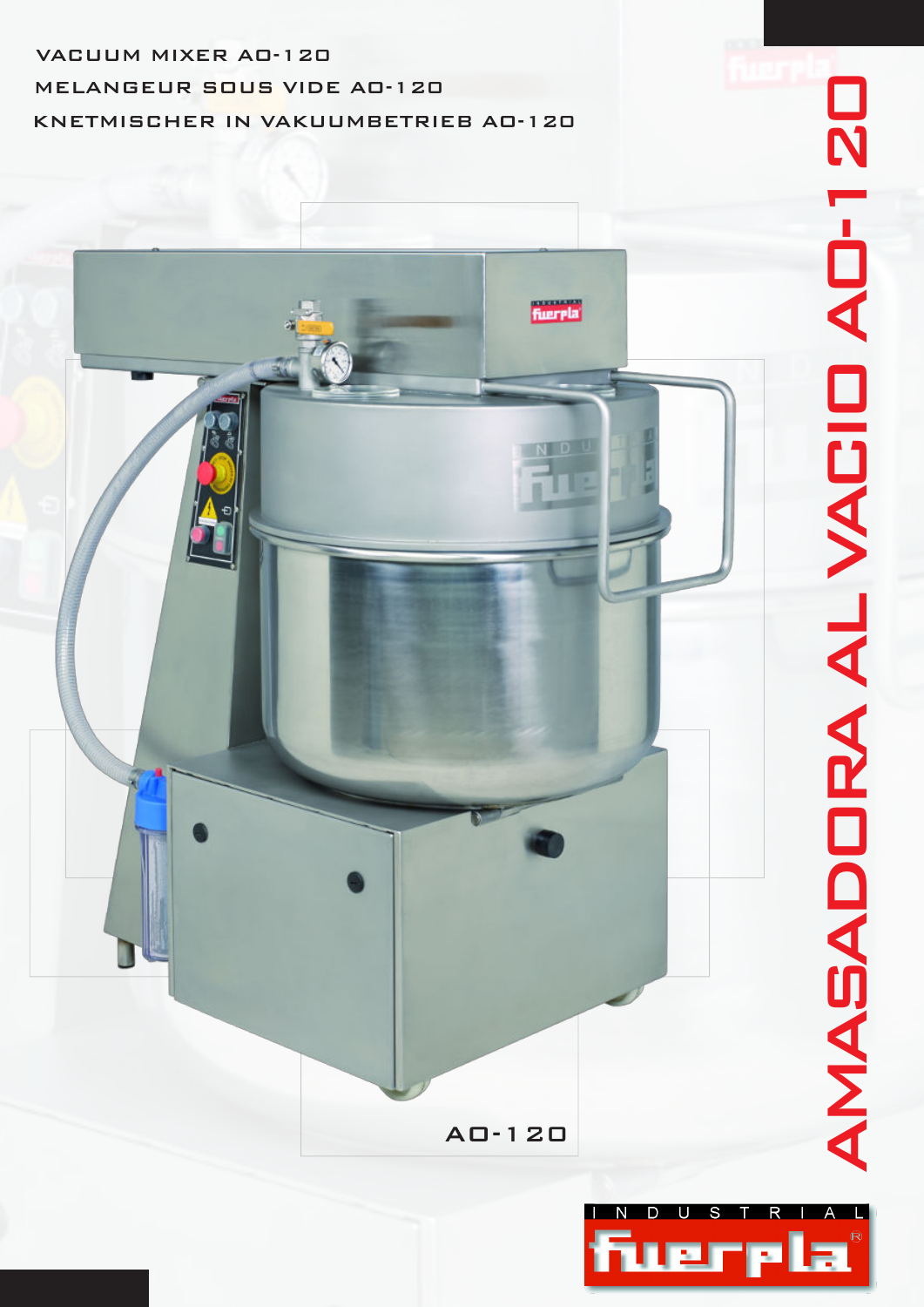# AO- 120



### AMASADORA AL VACIO AO-120

Exclusivo sistema patentado de amasado, sin magullamientos ni embarre de ningún tipo. Máquina muy robusta construída totalmente en acero inoxidable. Doble sentido de giro de la pala, derecha e izquierda. Capaz de amasar a partir de muy poca cantidad de producto. Dotada de ruedas para su desplazamiento. Incluye una bomba de vacío de 21m3/h. Cuba volcable. **AO-120 VACUUM KNEADER-MIXER Exclusive patented mixing system, with nosquashing**

**or smearing at all. Very strong machine totally built in stainless steel. Double turning direction, Right and Left. It is possible to mix with very little quantity. Fitted with wheels for moving about. Including a 21m3/h vacuum pump. Tilting Bowl.**

### *PÉTRIN-MÉLANGEUR SOUS VIDE AO-120*

*Système exclusif breveté de malaxage, sans meurtrissures de la masse ni dilution viande-graisse.*

*Machine très robuste construite entièrement en acier inoxidable. Double sens de rotation des pales, droite et gauche. C'est possible de melanger avec petite quantité. Muni de roues pour son déplacement. Comprenant une pompe à vide de 21m3/h. Cuve rabattable.*

## *KNETMISCHER IN VAKUUMBETRIEB AO-120*

*Die patentierte Rührschaufel ist so gestaltet, dass die Masse niemals zerquetscht wird.*

*Konstruktion: komplett aus rostfreiem Edelstahl. Doppelte Dreh- richtung. Recht und Verlassen. Gerät arbeitet hervorragend sowohl mit geringerer als auch mit voller Füllung.*

*Fahrbar mit Bodenlaufrollen. Einschliesslich 21m3/h Vakuumpumpe Sehr gute Aufnahme von Feuchtigkeit*

VENTAJAS DEL SISTEMA DE AMASADO AL VACIO: Máxima extracción de aire intermolecular que garantiza un producto sin burbujas.

Considerable ahorro de tripa al disminuir el volumen de la masa.

Fijación del color natural.

Aceleración en el secaje de géneros.

Aumento de densidad debido a la mayor ligazón de masas. Rápida obtención de albúmina.

Disminuye la oxidación de los productos acabados.

**ADVANTAGES WITH THE VACUUM MIXING SYSTEM: Maximum intermolecular air extraction that guarantees a product without bubbles.**

**Considerable saving of intestine on reducing the mass volume.**

**Natural colour fixing.**

**Acceleration in the drying of the products. A density increase due to a better mass mixing.**

**Quik albumin obtaining.**

**The finished product oxidation reduces.**

*AVANTAGES DU SYSTÈME DE MÉLANGER SOUS VIDE: Maxime extraction d'air intermoléculaire qui garantisse un produit sans bulles. Fixation de couleur naturel.*

*Considérable épargne de tripe en diminuent de volume de la pâte.*

*Augmentatión de densité dû a le plus grand liaison des pâtes.*

*Rapide obtention d'albumine.*

*Diminue l'oxydation des produits finis.*

*VORTEILE MIT DEM VAKUUM MISCHUNG SYSTEM: Maximale intermolecular Luft Herausziehung, die ein Produkt ohne Blasen garantiert. Beträchtlicher Sparen des Darms auf Verminderung der Massenband. Natürlicher Farbenreparieren. Beschleunigung im Trocknen von den Produkten. Eine Dichtheitzunahme auf Grund einer besseren Massenmischung. Schneller Albuminerhalten. Die Endproduktoxydation verringert.*